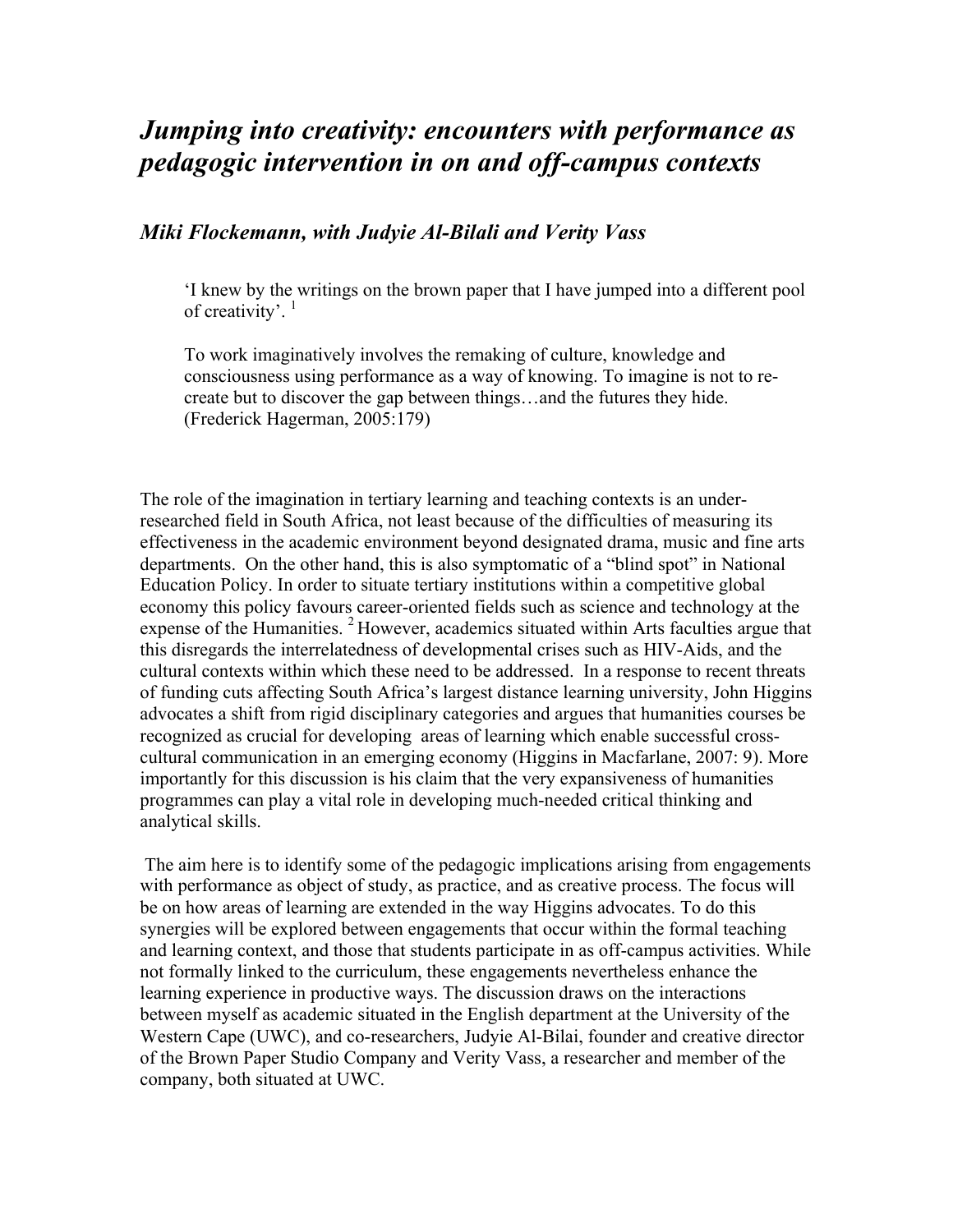Referring to the importance of extending the role of the academy beyond the confines of the university as site, US education theorist Henry Giroux cautions that "[n]ew spaces, relationships and identities have to be created that allow us to move across borders, to engage difference and otherness as part of a discourse of justice, social engagement, and democratic struggle" (1992:82). This is a challenging claim, yet it nevertheless has a particular resonance for those of us located at a 'historically disadvantaged' (read black) campus such as the University of the Western Cape. It is significant that there are strong overlaps between the aims of the Brown Paper Studio project described by Judyie Al-Bilali, and the requirements for progressive teaching and learning contexts outlined by Giroux. For instance, according to Giroux, "Academics can no longer retreat into their classrooms or symposiums as if they were the only public spheres available for engaging the power of ideas and the relations of power"  $(1992: 82)$ .<sup>3</sup> When her project was initiated at UWC in 2004, Judyie set up her Brown Paper Studio in the recently opened Centre for the Performing Arts situated, tellingly, at the far end of campus. The Centre does not offer accredited courses, yet provides a space for additional learning and teaching opportunities in the performing arts for students and local communities. Students and members of the community in the Brown Paper Studio programme participate on a voluntary basis and do not receive formal accreditation for this.

The term Brown Paper Studio comes from the practice of having brown paper sheets on the walls for participants to write on, thus transforming the room into a place of playfulness and creativity. As Judyie puts it:

Graffiti and writing on the wall is part of youth culture, globally. So when you come into a room and there's brown paper on the wall, you already feel at home, you're invited to write. From primary school all the way to adulthood people want to write their names on walls! They want to say, 'I am here. I exist. We are taught not to write on the wall. So that when you tell people that they can, it's a signal that 'oh, I can play – I can express myself differently.' (in Verity Vass, 2006:3)

She describes the genesis of the project as follows:

Slowly and then with increasing momentum students began to wander in – curious, hungry, eager, cautious and enthusiastic. Many came and went. Many stayed. Three years later we are a self-defined company of independent minded, heart centred creative individuals with connections, experiences, relationships and a shared vision. Even in the short time we have been together all that has happened is a book.

(Al-Biali, "Across the Threshold: Sharing a Big Vision for Art, Education and Human Evolution", 2006:1)

The 'threshold' referred to in her title is (coincidentally) in keeping with Giroux' call for a border-crossing pedagogy, and this is fleshed out in her summary of the philosophy and aims of the programme: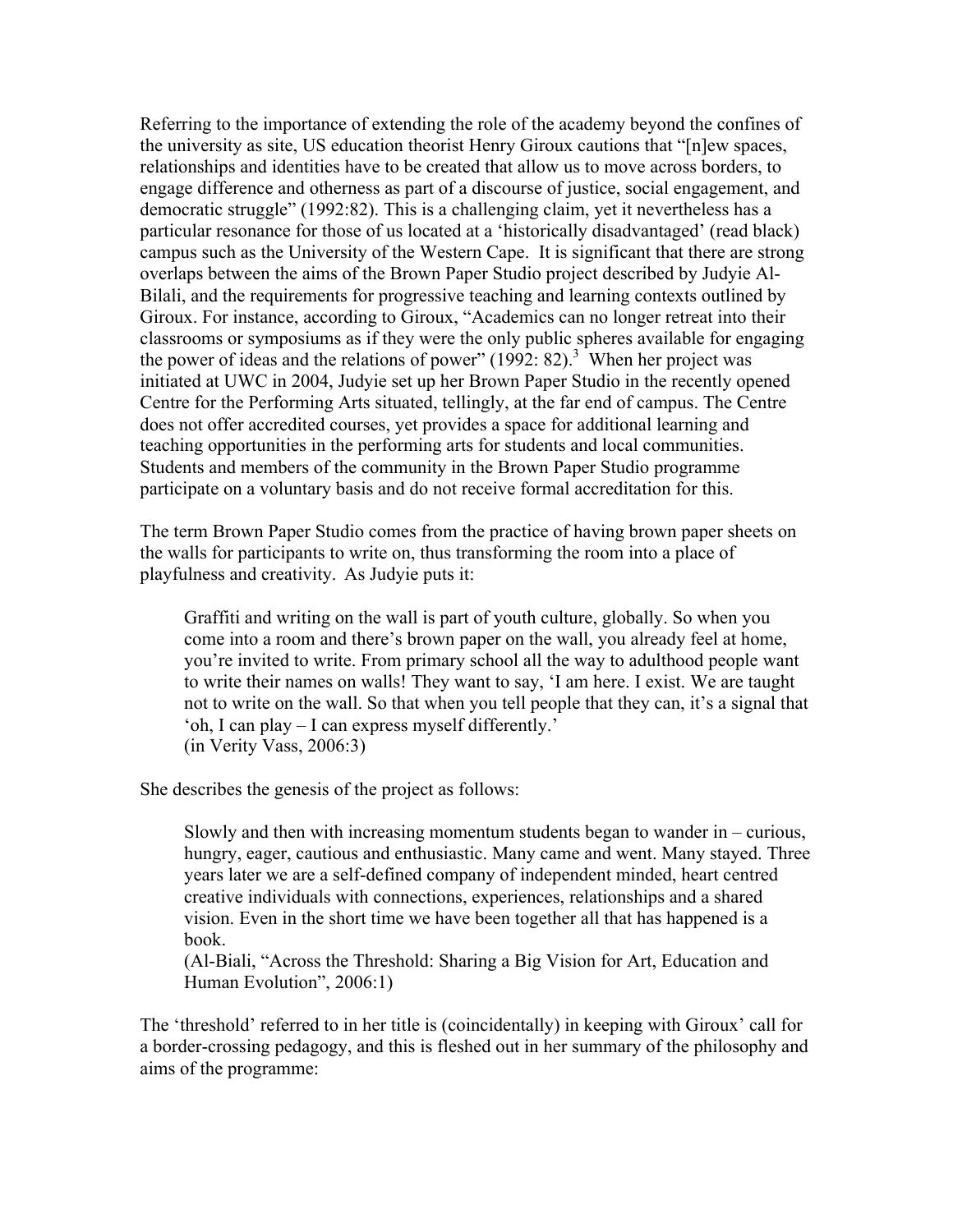Brown Paper Studio is a multi-disciplinary arts process based on theatre practice designed to access creativity in both the individual and the group. The resulting creative energy can be applied to academic, business and community learning environments. […]

[It] promotes communication between diverse cultural and language identities and encourages participants to appreciate diversity.[…]

[It] prepares youth for participation in civic society.[...]

[It] is advancing a new field of teaching artists as support for the education system. (Al-Bilali, 2006)

Currently the company has two additional locations apart from the Centre at UWC, namely a studio space in District Six in Cape Town (a location associated with the forced removals of the apartheid era) , and at Glendale Secondary School in Mitchell's Plain an area associated in the popular imagination with poverty and gangersterism. From video-taped interviews with learners at the Glendale after school programme who participated in a research project conducted by Liesel Hibbert of the Ilwimi multilingualism centre  $4\alpha$  a number of trends surfaced. These will provide a comparative framework for discussing responses to encounters with performance as part of a final year English elective course on topics in theatre in an academic context. These trends are identified from comments made by Glendale learners who participated in a play written and produced by Brown Paper facilitators under Judyie's direction, and the 'selffashioning' activities initiated by Liesel Hibbert as part of her research on the Glendale project.<sup>5</sup> The observations quoted below foreground a variety of pedagogic implications which could become the subject for further research.

These include, firstly, the development of self-reflexivity about roles and identity negotiation. This is suggested in a learner's confident description of the self-portrait she constructed: "I know who I am, not what others see me as"*.* Secondly, in commenting on the experience of being away (literally and figuratively) from the school premises during a week-end camp, a facilitator and learner noted how this provided them with scope for alternative learning perspectives, as well as opportunities for social interaction and seeing peers and 'others' with fresh eyes. Thirdly, the interrelationship between learning and pleasure was evident in the delight and gusto with which stereotypes were staged, played with, and appropriated in performance, and this contributed to a sense of agency and empowerment. Fourthly, a comment by a learner who claimed with some surprise and pride, "I did not know I could act", suggests her being able to envision other possibilities, other selves, and the potential unlocked through creative engagements that leads to a newly discovered or enhanced sense of self-worth. Finally, the therapeutic value of the off-campus involvement in performance activities was summed up in a facilitator's claim that, "Brown Paper Studio saved my life". He noted how this involvement can become a way of locating oneself in relation to present, past and future selves, and comments on the way the interaction between the school, university and community develops a sense of communal and civic responsibility.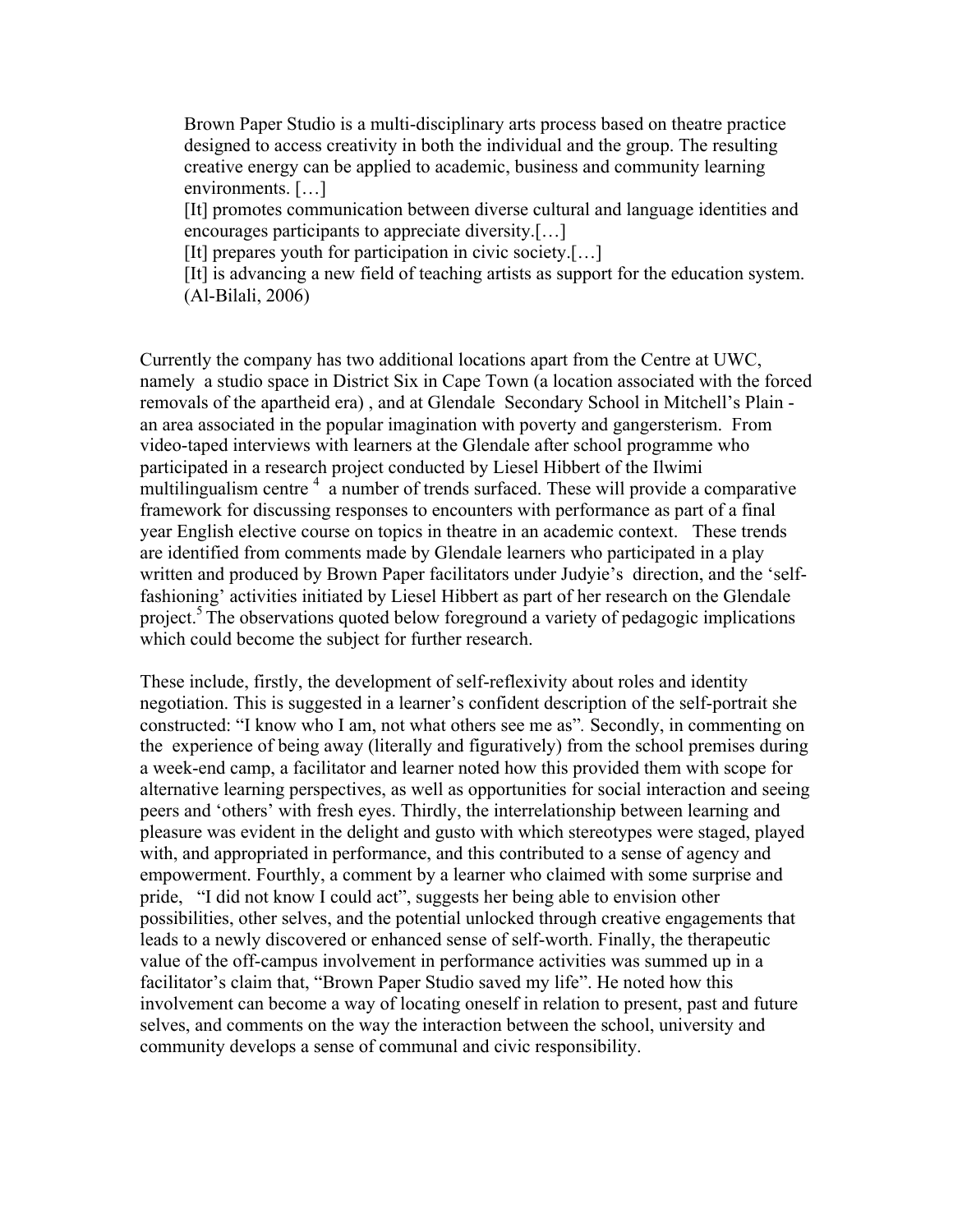The issues raised here are in line with Giroux' claim that that a university should not merely "cultivate the life of the mind", nor should it "simply be a place to accumulate disciplinary knowledge that can be exchanged for decent employment and upward mobility" (1992:90). Instead, he insists that the university experience "should embody a vision capable of providing [students] with sense of history, civic courage and democratic community" (1992:93), as well as fostering the ability "to dream a vision of a new world" (1992:92). In summary, the interviews highlight the need for crossing perceived thresholds in learning contexts; these 'thresholds' are both seen as limits and entrances to something new. Of course the comments quoted point to issues that have been explored at length by education theorists, such as the significance of subjectivity and identity in how meaning is made and the conditions in which learning occurs. Furthermore, the inclusion of leisure-time activities associated with off-campus contexts has also been described as vital for the way knowledge is acquired. For example, it is argued that decontextualized knowledge encountered in academic contexts becomes usefully recontextualized after being encountered in a social or leisure-type situation, such as associated with the voluntary participation in off-campus activities (See Slonimsky and Shalem, 2004). <sup>6</sup> As noted by Giroux, the role of "affective investment" and pleasure in making meaning should not be underestimated here, as indeed the function of an enhanced sense of self-worth and the therapeutic aspect of these encounters with performance.

Before unpacking some of the pedagogic implications raised here in more detail, it will be useful to compare these comments from the off-campus contexts quoted above with observation made by students in the academic programme on their experience of engagement with performance projects within the curriculum. The way the theatre elective was structured allowed for the slippage between theoretical and practical approaches, as well as between the formal academic environment and off-campus excursions. Students were assessed on their knowledge of generic and theoretical approaches to performance forms based on thematically linked plays spanning canonical or 'classic' works to contemporary local works. These were studied as texts, but students also discussed and wrote reviews on local performance trends following a series of subsidized theatre excursions. In addition, students were expected to use initiative in presenting their own short plays as part of a performance showcase.

In response to a series of questions as part of the course evaluation forms, "Do you feel you have learnt anything new? Did the course alter any perceptions about what literary studies could entail? Did it change any perceptions about yourself, or your fellow students? Or university studies in general?", several trends emerged, as reflected in the responses below:<sup>7</sup>

'The course challenged analytical thinking which I think was great. It allowed me to extend my boundaries and the discussion in class allowed me to express my ideas' (student A, 2006).

'I learnt something new, and that is how to communicate in theatrical language and use the various terms. The field of literary studies appears more exciting after this course and I would like to pursue further studies in the literary field. It changed my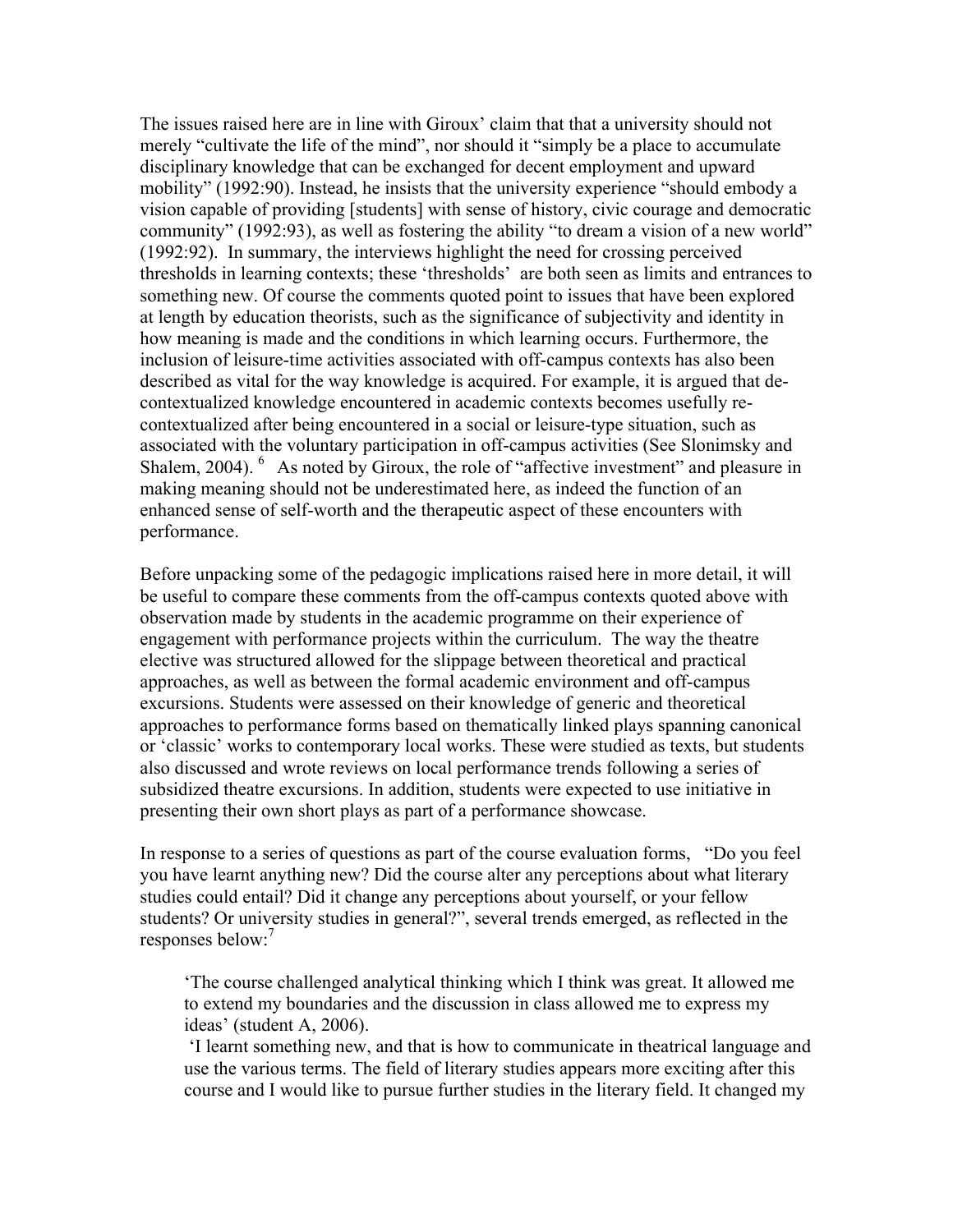perception of myself because I see myself as more confident – working with fellow students showed me that we have brilliant students, with major potential' (Student B,2006).

'I think I learnt a lot about the history of South Africa through the plays' . . . 'it was a brilliant chance for me to see my fellow students beside university and to get to know them better. Because most of them come from a poor background, making friends with them in the leisure time was not that easy' (student C, 2006). 'I learnt so many things. Literary studies can more engaging and interesting" "I have seen more talent in one class than I knew UWC had' (student D, 2006).

Not surprisingly there are significant correspondences between these responses and the issues identified in the off-campus projects listed above. However, the responses produced within the academic context introduce additional aspects which have implications for the claims made by Higgins concerning the development of critical thinking. Apart from pointing to the crossing of thresholds or borders and changing perceptions of self, as well as to the pleasure of enlarged horizons of knowledge through the inclusion of leisure-time activities, the observations quoted above also refer to the interface between 'theory and practice'. For example, students claim that the practical component enhances the ability to apply theoretical knowledge and analytical skills. Of interest here is the way excursions 'beyond' the curriculum appear to impel students to return to academic study with renewed interest. Also significant is the sense of agency implicit in references to being able to apply taught knowledge to the performance experience. This needs further investigation beyond the scope of this discussion, as it has bearing on curriculum design, and well as the transfer of knowledge.

Academic courses that allow for a slippage between academic, social as well as creative contexts, between on and off-campus environments, provide fertile ground for further research, particularly in terms of the processes of accelerated social transition experienced over the last two decades in South Africa. I will limit myself to re-visiting the issue of identity and subjectivity raised earlier, and conclude by giving examples of some of the ways in which independent (and associative) thinking can be fostered through creative engagement. The usefulness of theatre and performance here is captured in the claim that, "theatre provides an ideal ground in which to explore and experiment with the transformation of identities, not least because it demonstrates ways in which identity is created in the everyday world, perhaps better than any other art form" (Krueger, 2007:54). Generally speaking, however, students tended to comment rather loosely on 'finding a new identity' or 'discovering a self', indicating a tentative awareness not yet fully articulated, of the ways in which identities are shaped, played with, and subverted through performative (re)enactment.<sup>8</sup> However, it was also clear that they were conscious of the 'situatedness' of their responses, and this emerged in their reflections on the processes of working together to present a show. A deepened and politicized self-reflexivity more commonly arises from involvement in Brown Paper Studio which provides a more sustained context for 'exploring and experimenting' with identity as suggested by Krueger. This is alluded to in Verity 's reflection on her own experiences as participant and observer. Referring to the race and class tensions evident in the Glendale school environment between oppressed people who still identify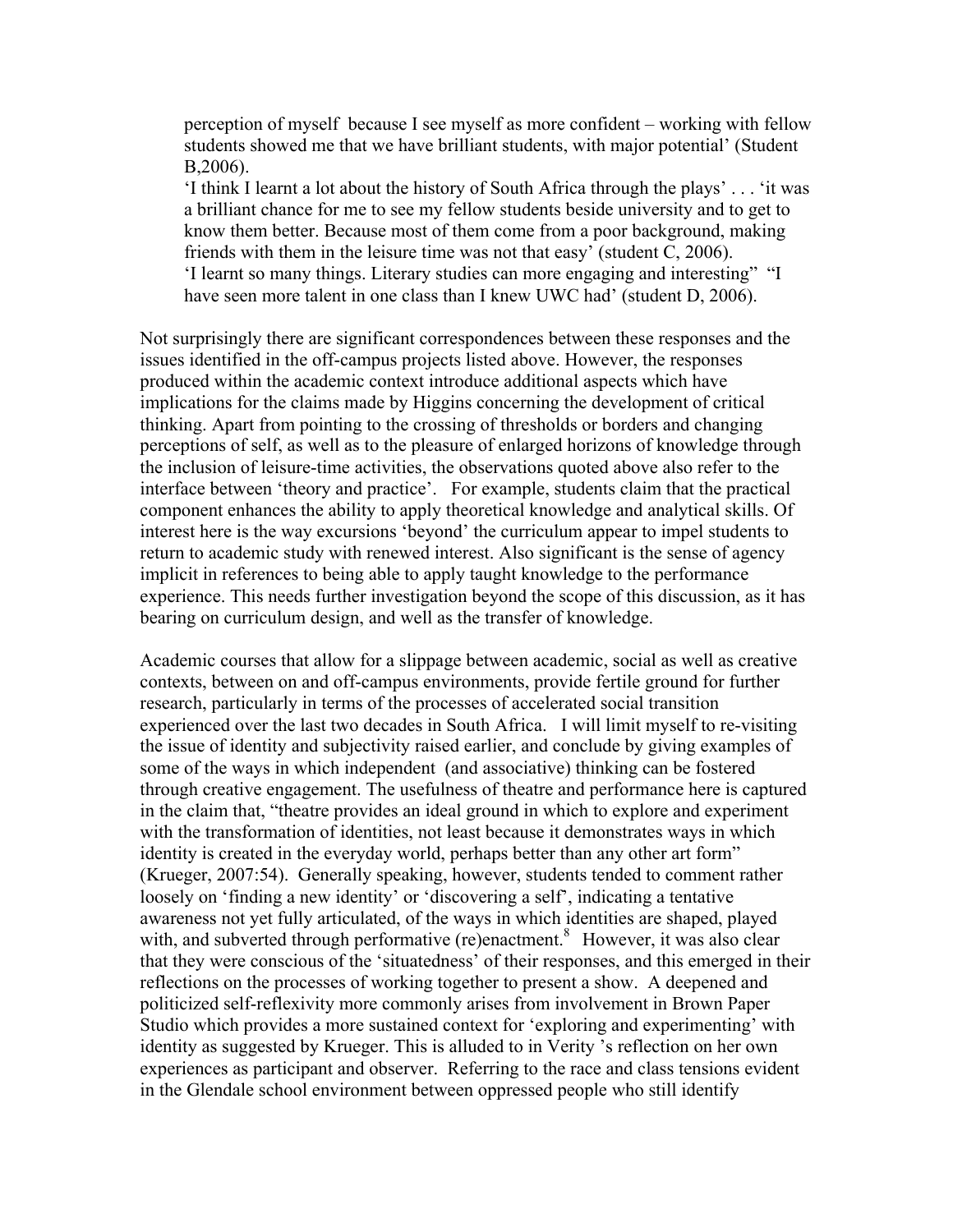themselves as black and 'coloured' (or of mixed descent), Verity notes: "as long as I can remember, the notion of being defined by 'race' and its accompanying labels did not sit well with me. I could not accept that a term such as 'coloured' could encompass all that I am and will be. I needed more" (2006, 4). She describes how the creative process of writing a play enabled her to re-contextualize' this: "Culturally, I would describe myself as a black woman, with the knowledge that culture is not a fixed entity. . . . This fluidity allows me greater freedom and pushes me to make my mind big as the world is big" (2006:4). The influence of Judyie's Brown Paper Studios methods also plays a role:

[. . . ] the idea is not necessarily for people to drop their self-definitions along the lines of sex, 'race' and wealth but to expand on these.

'You become bigger, rather than smaller. Rather than contracting into 'Who am I as a man or a woman? My sexuality? Am I rich? Am I poor? And then colour. And none of them are big enough for human beings in the  $21<sup>st</sup>$  century. Add creative person. Add new South African. Make it so there's a huge long list of identities and it's never going to stop – that you're as big as your imagination'. (Al-Bilali in Vass, 2006:4)

The reasons for needing to encourage self-reflexivity in relation to identity is that in South Africa the currently celebrated notion of identity as a "project of the self", as something one can "produce", rather than being "given" or "imposed" runs the danger of ignoring the political setting in which this occurs: "This is usually in the context of a political project privileging certain identities over others" (Ivor Chipkin, in Krause, 2007: 10); this caution is also acknowledged in Verity's account.

It was thus reassuring that there was some evidence of attempts to theorise the concept of identity in an academic context as a result of encounters with performance. This was articulated in the portfolios students presented at the end of the course in which they were asked to reflect on their involvement in the creative process of play-making. These portfolios provided additional scope for extending academic discourse into the subjective and creative realms.<sup>9</sup> Nevertheless, there were advantages for this since the commentaries were characterized by a remarkably diverse range of discourses which foreground the 'positions' from which students were attempting to express themselves. These range from the confessional, testimonial, humorous, analytical, lyrical and poetic, as well as incorporating code-switching between discourses and languages. A final example of two students who discuss their involvement in the same play highlights strongly contrasting, perspectives.  $^{10}$  The first as writer, director and performer with a background in Brown Paper Studio, the second as actor and critical observer. Both are gifted. Both accounts are in effect 'translations'. The writer translates (and transforms) her personal experience of trauma and anxiety into an aesthetic form incorporating the language of the body and visual imagery drawing on her experience with Brown Paper Studio. The engaged critic translates his assessment into theoretical paradigms, weaving a many-threaded textual tapestry of literary and critical connections.

The writer describes the evolution of her play as a journey: "My first piece in a foreign language is a private 'bohloka' that echoes the lullaby's funeral of my early childhood".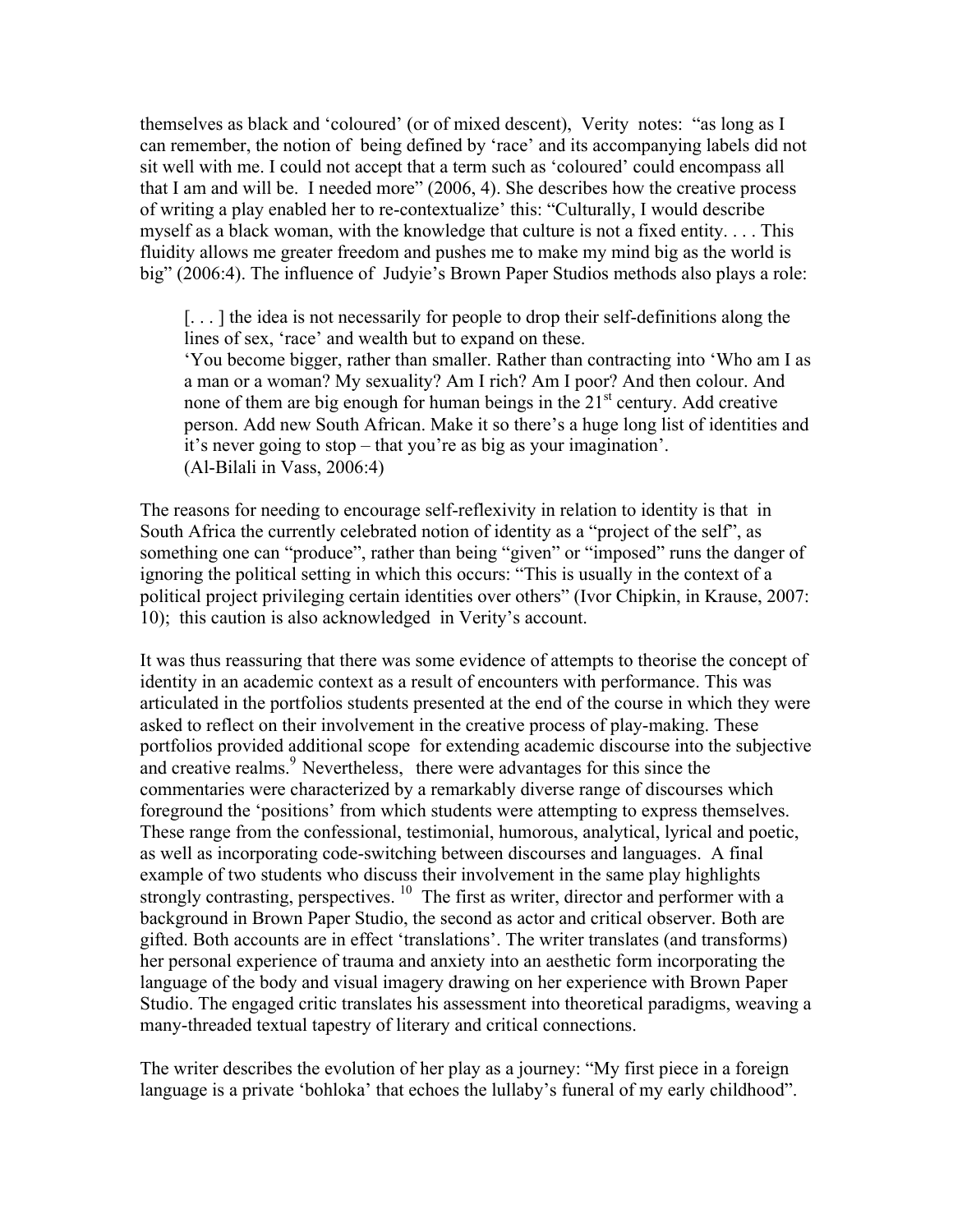She sees it as a "personal escape. . . from internal graves of sadness [I have carried] from infancy to my young adulthood", noting that this encompasses her search for a "language that can give me a dignified therapy" (student E, 2006). The play is her attempt to 'relive' the confusions she experienced as a child about her cultural and biological heritage and identity. Student F, a highly articulate male student, in an inspired reversal of roles played the protagonist-writer's frenetically sweeping but speechless mother. In student E's often metaphor-laden description of the production process, she (like many other students) focuses on the nerve-wracking stresses of achieving her artistic vision given constraints of time and availability of actors: shortly before the showcase she confides, "My day was eroded by nervous breakdowns. I was scared of my script, my cast, and the stage directions weren't working." However, on the day of the showcase the cast had absorbed the script and were "ready to help me relive my past". She says that "together [we] became one soul on the day" (student E, 2006). On the other hand, student F comments on how proud he is of her play and then shifts into an analytical account of it, and of his role:

I will say only one brief thing about it. A performative Lacanian Allegory. (This is but one of the many, many ways of interpreting the play. My interests for the past 6 months coincided with the themes and issues – I think unbeknownst to [student E]. Butler, Austin, Derrida, Foucault, Lacan, Freud, Baudrillard [etc].) Loved its lack of dialogue and the pardody thereof by the interrogator – all and everything entrapped in the system. (Can't resist – have to say one thing more: my portrayal of the mother figure was meant to be ambiguous. 'She' is both female and male. In the male sense 'she' is feminized to become a female within this overwhelmingly andocentric discursive world. In the female sense, 'she' is masculinized to become a male to be accommodated in the male system. …). (Student F, 2006)

Clearly, this (abbreviated) response is not 'a brief thing said' after all; indeed, one has the sense that the student is responding to a wealth of connections which occur even as he is writing, demonstrating a refreshing enthusiasm for attempting to theorise and explain the work of a fellow student, which he 'reads' in relation to literary theorists as well as writers encountered in the academic context (Morrison's *Beloved*, Coezee's *Foe* are mentioned). At the same time of course, he is reflecting on his own involvement. This is evident in the juxtaposition of emotionally charged colloquial references such as 'I loved', 'can't resist', threaded into the list of theorists framing the response.

For these two students knowledge is expressed and experienced in different ways. As suggested in the epigraph, the engagement with performance has 'become a way of knowing'. The diversity of the two discourses used to describe the play is indicative of the way the creative process can act as a catalyst for expanding the limits of knowledge, and it is significant that student F's analysis is based on the encounter with the creativity of a fellow student. What is demonstrated here is how the creative intervention has itself 'produced' knowledge through this interaction. One student's brave leap into creativity intersects with another's thirst for standing at the shore to plot the ripples.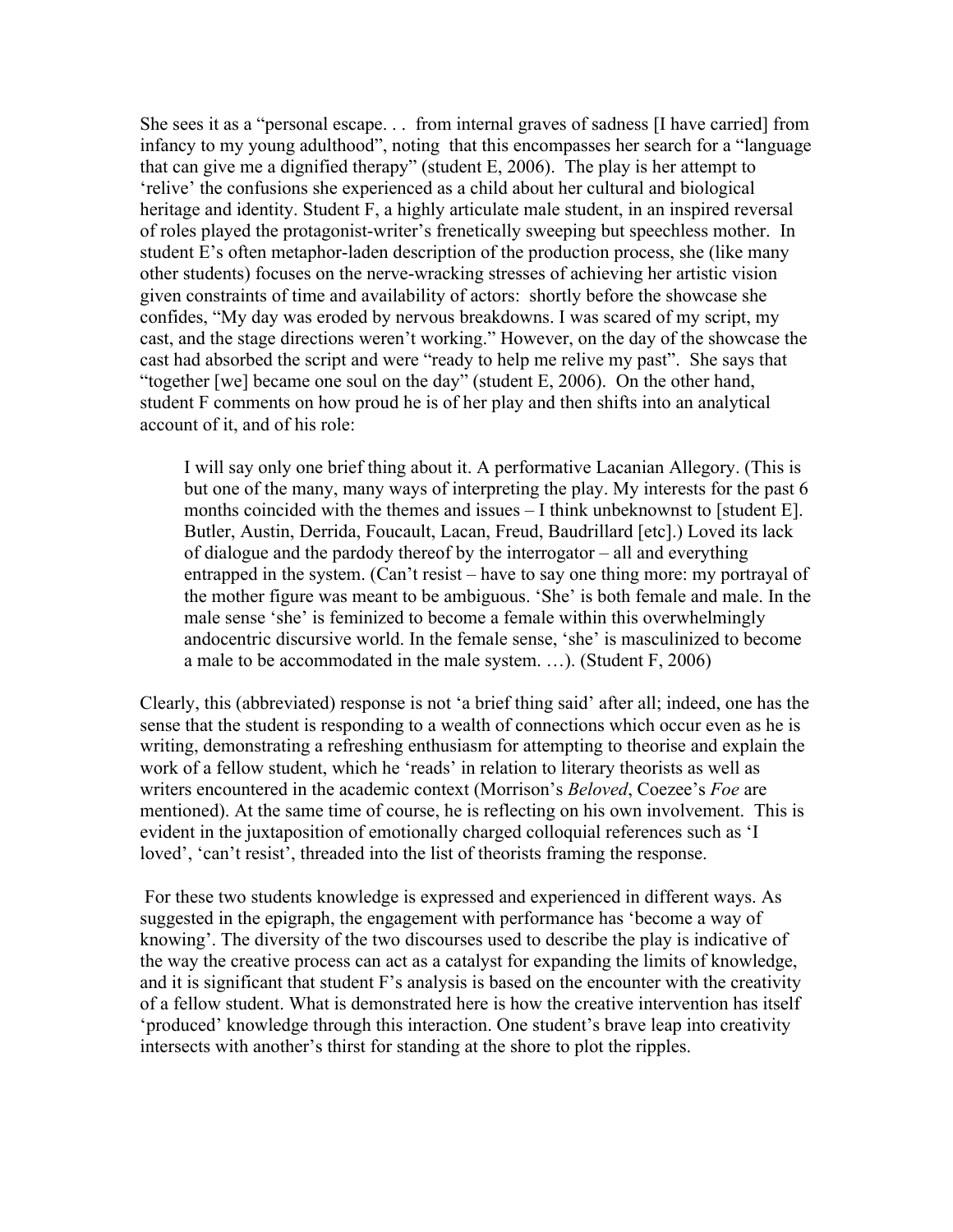## **NOTES:**

- 1. Sincere appreciation is extended to members of the Brown Paper Studio Company as well as the 2006 class of the Topics in Theatre elective for sharing their creativity and comments. Particular thanks to Althea Trout for her contribution to the showcase, and to Manini Mokhothu.
- 2. The swing away from enrolment in humanities courses and the emphasis on 'performance models' of education outlined in recent national education policy are described by Muller (in Moore & Lewis, 2004:412). See also Ian Moll, "Curriculum Responsiveness: The Anatomy of a Concept" 2004, and Devi Sarinjeive,"'Small and 'grand narratives' of English teaching and social agency in South Africa post-1994", 2003.
- 3. Giroux connects this to the concept of intellectual 'work': "Foucault's notion of the specific intellectual taking up struggles connected to particular issues and contexts must be combined with Gramsci's notion of the engaged intellectual who connects his or her work to broader social concerns that deeply affect how people live, work, and survive"(1992:82).
- 4. Liesel Hibert presented her research on the Glendale project in a colloquium at the  $14<sup>th</sup>$ International Learning Conference at Wits in June 2007. Her project, "Youth development through theatre training: a case study" demonstrated how a positive self-concept is nurtured through theatre and life-skills training, using DVD clips and interviews with learners and facilitators from Brown Paper Studio.
- 5. See Glynda Hull (2007) *et a*l on 'self fashioning' and identity in relation to digital story-telling projects in after school programmes.
- 6. Lynne Slonimsky and Yael Shalem draw on the work of Bernstein and Cummings to outline the role played by social and leisure-time contexts in how learning occurs (Pedagogic Responsiveness for Academic Depth", 2004).
- 7. The comments here are from assessment forms filled in by students. They were given the option of giving permission to having their views quoted or not. The responses were anonymous.
- 8. The concept of identity as 'performed' through speech acts (see Austin, in Parker and Sedgwick, 1995) has been used as the basis for claiming the transformative potential of performance in relation to identity negotiation; see also Anton Krueger ("Performing transformations of identity: 'Ethnic' nationalisms and syncretic theatre in post-apartheid South Africa" ,2007).
- 9. The two students in question have given permission to quote these extracts from their portfolios.
- 10. As suggested at the outset, this poses problems in terms of assessment given the constraints of academic course requirements. In this case the problem was circumvented by having the showcase and portfolios count for no more than ten percent of the total mark.

Works cited:

- Al-Bilali, Judyie. 2006. "Across the Threshold: Sharing a Big Vision for Art, Education and Human Evolution". Unpublished Paper, CLIDE research project, University of the Western Cape
- Chipkin, Ivor. 2007. Interview with Matthew Krause, "No easy walk to a free identity" , *Mail & Guardian*, April 26 to May 3, 2007, p10.
- Giroux, Henry. 1992. *Border Crossings: Cultural Workers and the Politics of Education.* London & New York: Routledge.
- Hagerman, Frederick. 2005. "Thinking beyond the already recognizable: body, space and place in drama learning". *South African Theatre Journal*. 19: 171-182.
- Hull, Glynda A & Michael Angeo James. 2007. "Geographies of Hope: A Study of Urban Landscapes and a University-Community Collaborative". In *Blurring boundaries: Developing writers, researchers, and teachers: A tribute to William L. Smith.* Ed O Neill, Peggy. (in press)